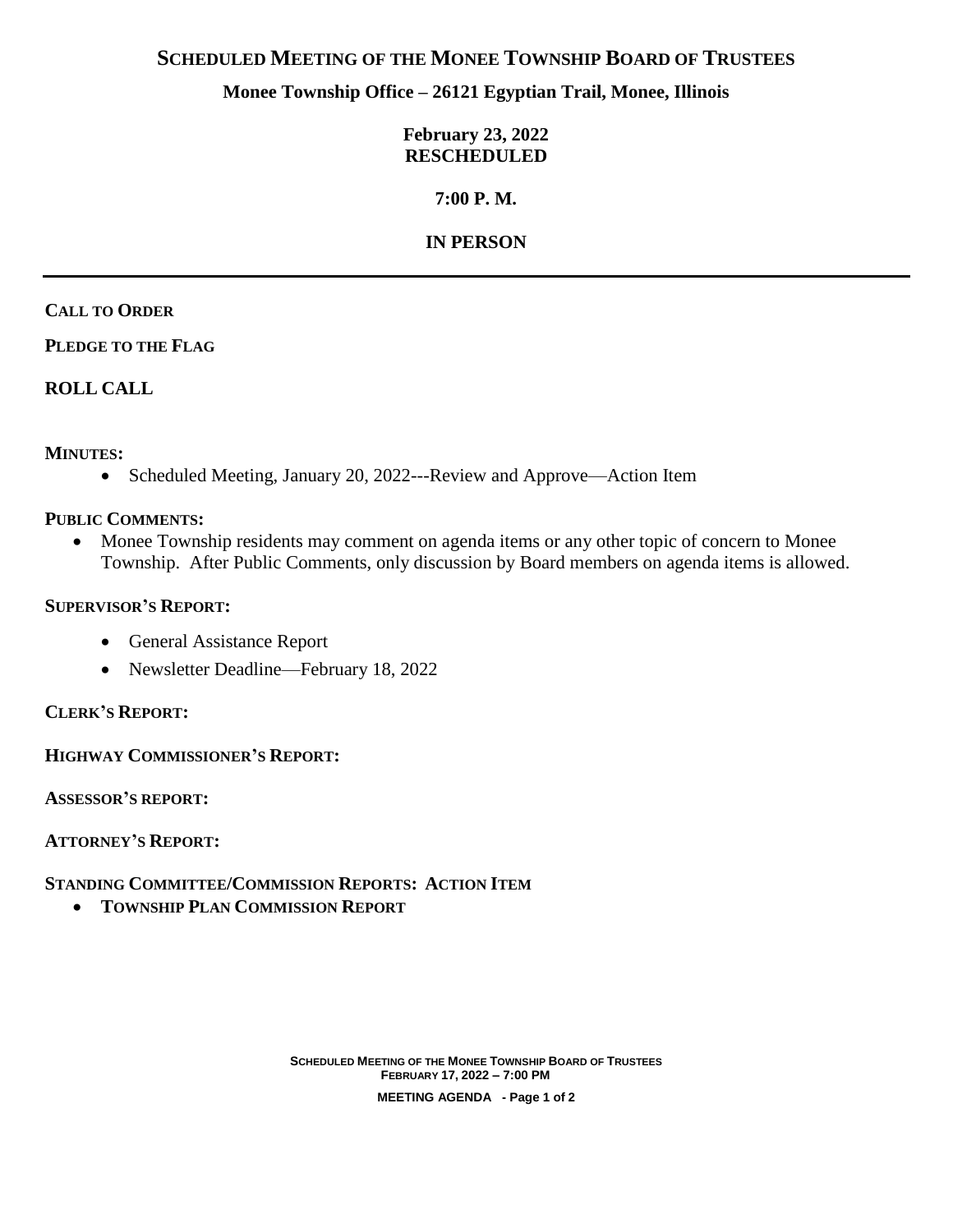## **NEW BUSINESS:**

- Resolution for W. Lee Deutsche—Action Item
- Set 2022-2023 Budget Hearing, April 21, 2022—7:00 p.m. to 7:15 p.m.--Action Item
- 2022 ITASCSC Dues—\$75.00---Action Item
- 2022 General Assistance Caseworkers Membership Renewal Dues--\$25.00---Action Item
- 2022 Township Clerk of Illinois Dues--\$30.00---Action Item
- Blood Drive---Discussion
- University Park Youth Baseball Organization—Social Service Agreement--\$6,980.00—Action Item
- Increase Township Newsletter to Distribution to 4 times a year—Action Item
- 2022-2023 Budget Workshop--Discussion
- Line Item Transfer—Action Item
	- o General Town Fund
	- o Assessor's Budget
	- o Road and Bridge Fund
- Will Ride—Action Item
	- o Ridership—\$2,032.05--October, 2021
	- o Ridership—\$1,569.55--November, 2021

#### **OLD BUSINESS:**

• Other Issues

#### **TRUSTEE AUDIT OF ACCOUNTS/ CLERK CERTIFICATION OF AUDIT: ACTION ITEM**

### **BOARD COMMENTS:**

#### **EXECUTIVE SESSION:**

Executive session - for Personnel discussion:

**OTHER ISSUES:**

#### **ADJOURNMENT:**

**MEETING NOTES**: \_\_\_\_\_\_\_\_\_\_\_\_\_\_\_\_\_\_\_\_\_\_\_\_\_\_\_\_\_\_\_\_\_\_\_\_\_\_\_\_\_\_\_\_\_\_\_\_\_\_\_\_\_\_\_\_\_\_\_\_\_\_\_\_\_\_\_\_\_\_\_\_\_\_\_\_\_\_\_\_\_\_\_\_\_\_\_\_\_\_\_\_\_\_\_

#### **SCHEDULED MEETING OF THE MONEE TOWNSHIP BOARD OF TRUSTEES FEBRUARY 17, 2022 – 7:00 PM MEETING AGENDA - Page 2 of 2**

**\_\_\_\_\_\_\_\_\_\_\_\_\_\_\_\_\_\_\_\_\_\_\_\_\_\_\_\_\_\_\_\_\_\_\_\_\_\_\_\_\_\_\_\_\_\_\_\_\_\_\_\_\_\_\_\_\_\_\_\_\_\_\_\_\_\_\_\_\_\_\_\_\_\_\_\_\_\_\_\_\_\_\_\_**

**\_\_\_\_\_\_\_\_\_\_\_\_\_\_\_\_\_\_\_\_\_\_\_\_\_\_\_\_\_\_\_\_\_\_\_\_\_\_\_\_\_\_\_\_\_\_\_\_\_\_\_\_\_\_\_\_\_\_\_\_\_\_\_\_\_\_\_\_\_\_\_\_\_\_\_\_\_\_\_\_\_\_\_\_**

**\_\_\_\_\_\_\_\_\_\_\_\_\_\_\_\_\_\_\_\_\_\_\_\_\_\_\_\_\_\_\_\_\_\_\_\_\_\_\_\_\_\_\_\_\_\_\_\_\_\_\_\_\_\_\_\_\_\_\_\_\_\_\_\_\_\_\_\_\_\_\_\_\_\_\_\_\_\_\_\_\_\_\_\_**

**\_\_\_\_\_\_\_\_\_\_\_\_\_\_\_\_\_\_\_\_\_\_\_\_\_\_\_\_\_\_\_\_\_\_\_\_\_\_\_\_\_\_\_\_\_\_\_\_\_\_\_\_\_\_\_\_\_\_\_\_\_\_\_\_\_\_\_\_\_\_\_\_\_\_\_\_\_\_\_\_\_\_\_\_**